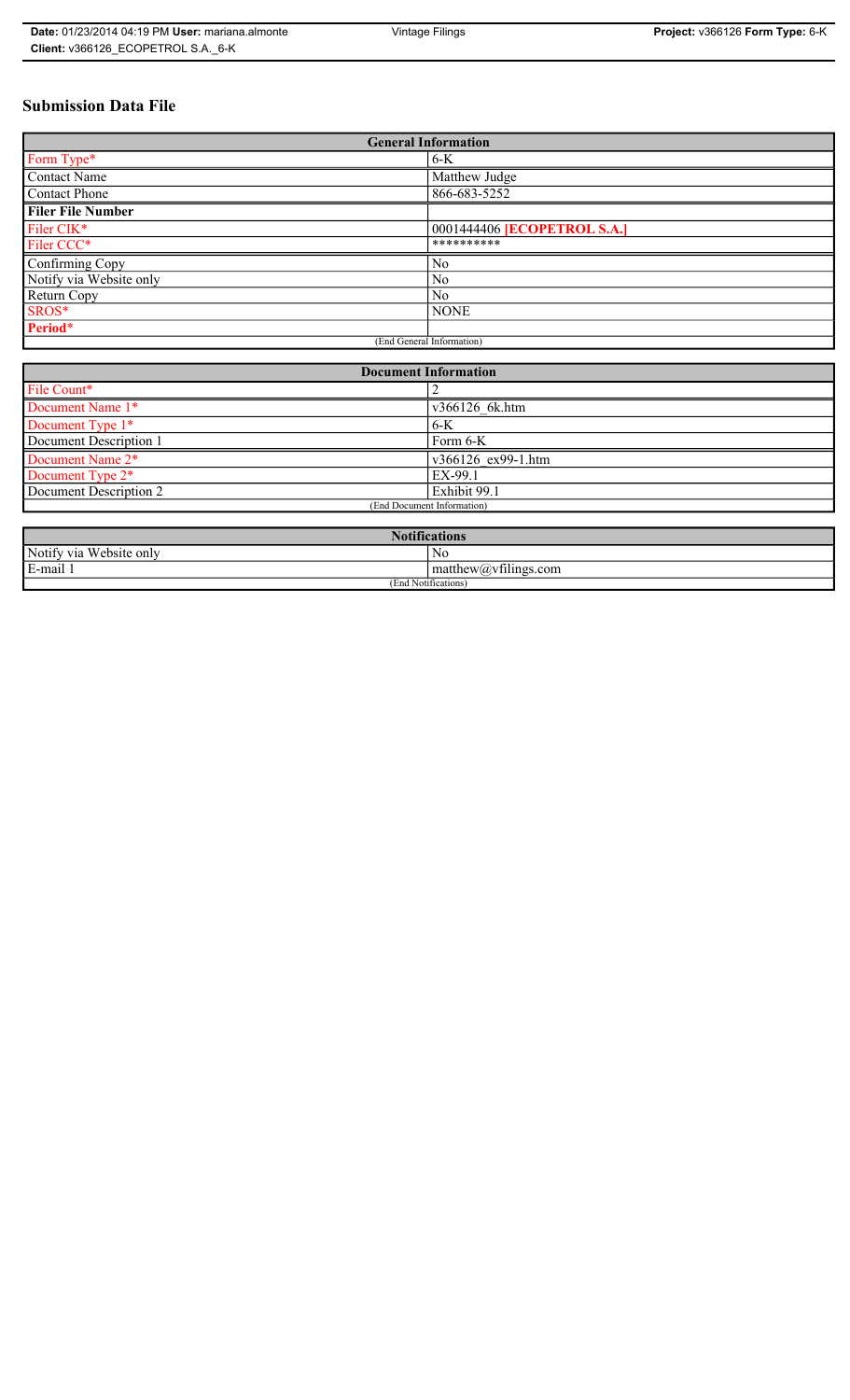## **SECURITIES AND EXCHANGE COMMISSION Washington, D.C. 20549**

### **FORM 6-K REPORT OF FOREIGN PRIVATE ISSUER PURSUANT TO RULE 13a-16 OR 15d-16 OF THE SECURITIES EXCHANGE ACT OF 1934**

January, 2014

Commission File Number: 333-153452

**ECOPETROL S.A.**

*(Exact name of registrant as specified in its Charter)*

Carrera 7 No. 37 – 69 BOGOTA – COLOMBIA *(Address of registrant's principal executive offices)*

Indicate by check mark whether the registrant files or will file annual reports under cover Form 20-F or Form 40-F.

Form 20-F  $\boxtimes$  Form 40-F  $\Box$ 

Indicate by check mark if the registrant is submitting the Form 6-K in paper as permitted by Regulation S-T Rule 101(b)(1):

 $Yes$   $\Box$  No  $X$ 

Indicate by check mark if the registrant is submitting the Form 6-K in paper as permitted by Regulation S-T Rule 101(b)(7):

 $Yes$   $\Box$  No  $X$ 

Indicate by check mark whether by furnishing the information contained in this Form, the registrant is also thereby furnishing the information to the Commission pursuant to Rule 12g3-2(b) under the Securities Exchange Act of 1934.

 $Yes$   $\Box$  No  $X$ 

If "Yes" is marked, indicate below the file number assigned to the registrant in connection with Rule 12g3-2(b): 82- N/A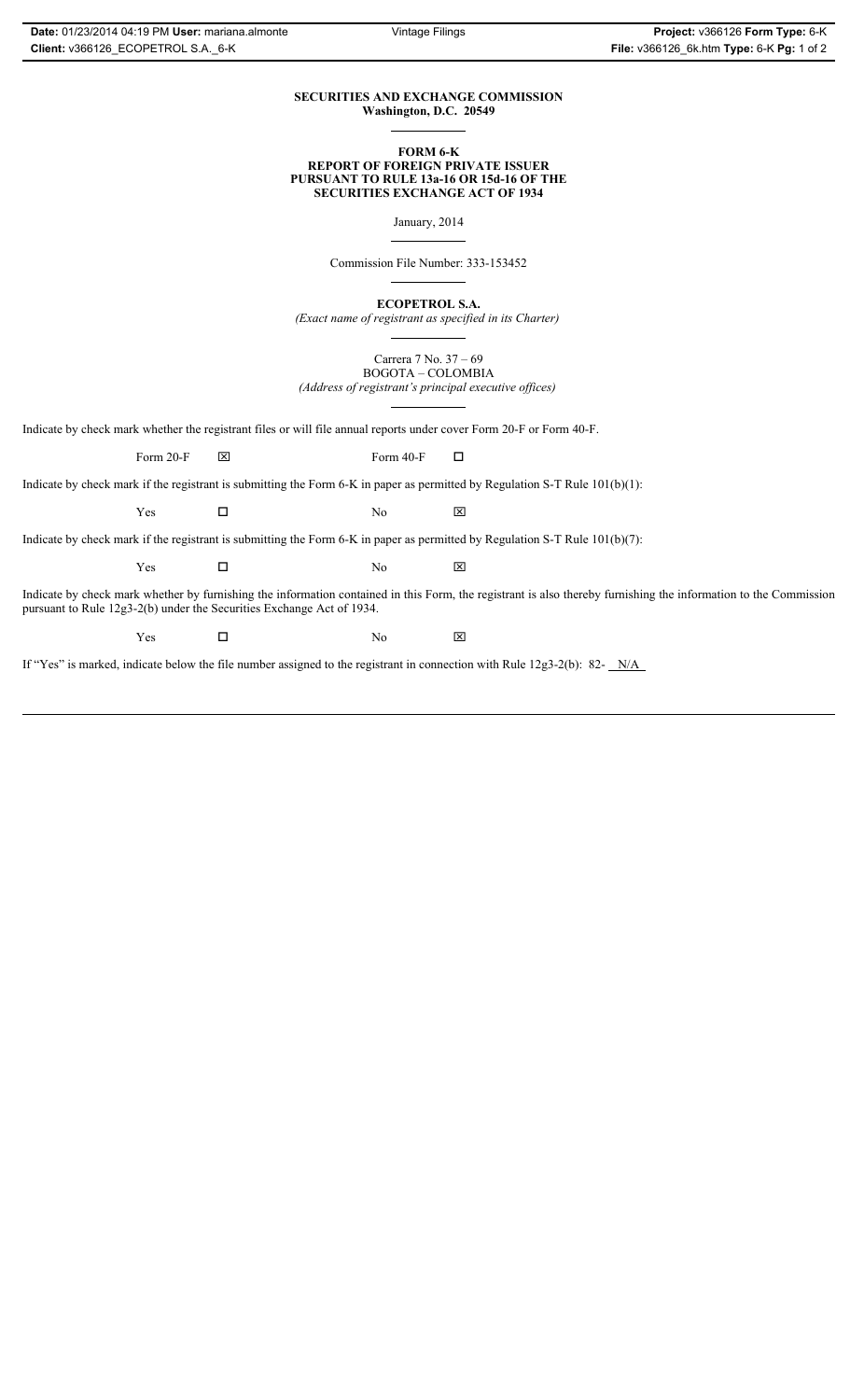# **SIGNATURE**

Pursuant to the requirements of the Securities Exchange Act of 1934, the Registrant has duly caused this report to be signed on its behalf by the undersigned, thereto duly authorized.

Date: January 23, 2014

Ecopetrol S.A.

By: /s/ Magda Manosalva Name: Magda Manosalva Title: Chief Financial Officer